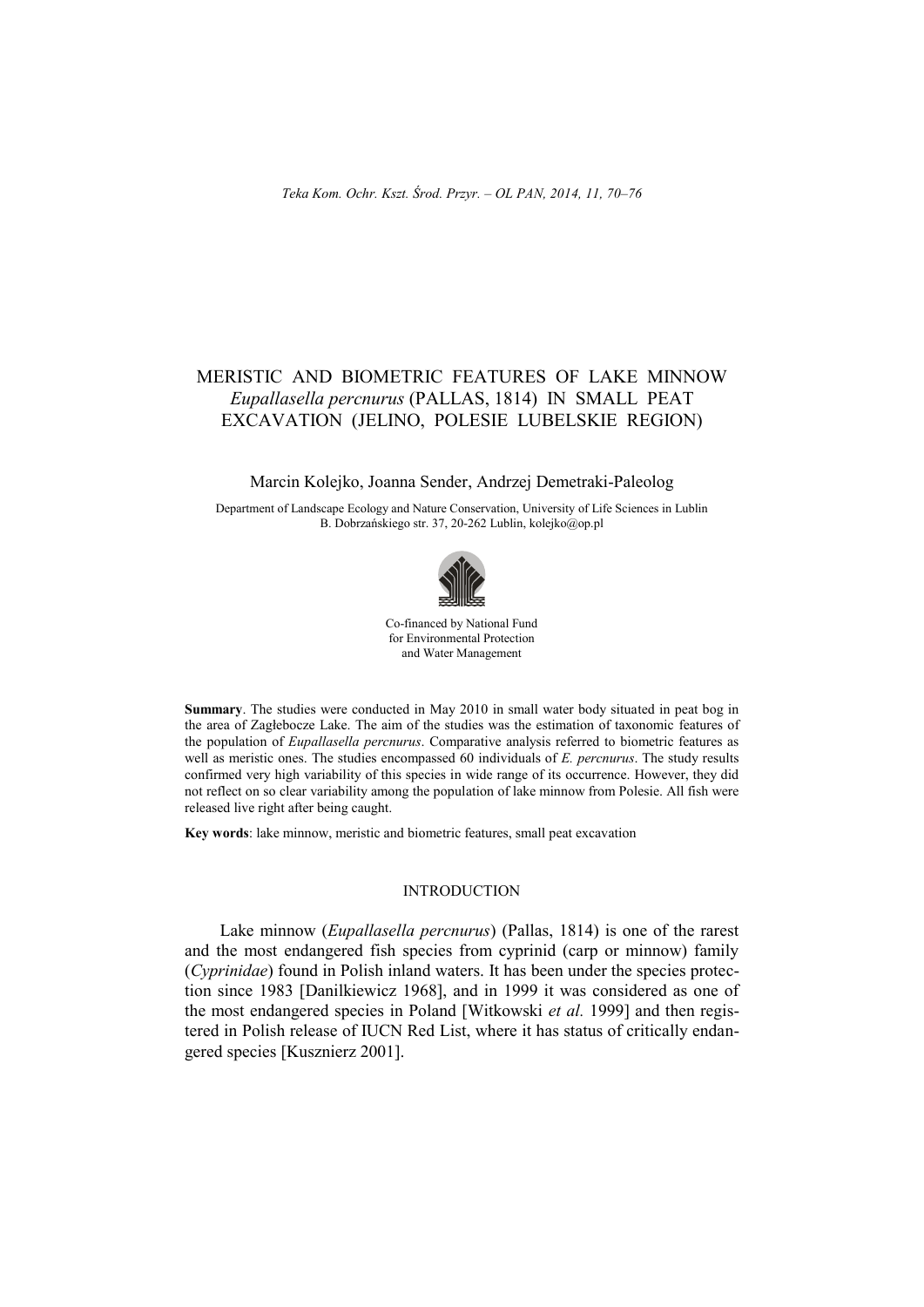At the end of 90's of the  $20<sup>th</sup>$  century, less and less stands of the species were found in Polesie Lubelskie [Piotrowski 1994, Kusznierz 1995, Kotusz and Kusznierz 1999, Danilkiewicz 1997, 2001, Kusznierz *et al.* 2002, Wolnicki 2005].

The latest survey results from Polesie Lubelskie revealed that the species occurred in 41 water reservoirs among about 200 ones studied [Kolejko *et al*. 2006a, 2006b, Wolnicki *et al.* 2006, Sikorska *et al.* 2007, Wolnicki *et al.* 2007, Wolnicki and Kolejko 2008, Wolnicki *et al*. 2011]. Here achieved results indicated a dramatic decrease of lake minnow stand number in that region. In a view of these data, there was a need to perform a complex survey taking into account both biotic and abiotic conditions within the most valuable stands of the lake minnow.

The range of *E. perenurus* is very vast and extending from the River Odra basin in the west to the basins of River Kolyma and Amur as well as Sachalin and Hokkaido in the east. The northern range does not cross subpolar circle and southern boundary of its range is marked by the area of Korea, basins of Bajkał and Bałchasz Lakes as well as basins of the River Volga and Dnieper [Brylińska 1991].

Polish populations of *E. perenurus* inhabit exclusively small and shallow, muddy water bodies, overgrown with submerged and emerged vegetation, either natural or man-made, most often pools left after peat cutting [Lelek 1987, Kusznierz *et al*. 2002, 2005, Wolnicki 2005]; always highly vulnerable to drying off or total destruction.

This species within its range of occurrence shows great variations. The variability of colouring and body shapes is very high, depending on climatic and habitat conditions. On the basis of measurable and numerable features in the years 50s and 60s of the  $20<sup>th</sup>$  century six subspecies were distinguished in the area of Poland: *Phoxinus percnurus percnurus* (Pallas, 1811), *Phoxinus percnurus gdaniensis* Berg, 1932, *Phoxinus percnurus dybowskii* Lorec et Wolski, 1910, *Phoxinus percnurus occidentalis* Kaj, 1954, *Phoxinus percnurus stagnalis* Warpachowski, 1886, *Phoxinus czekanowskii posnaniensis* [Kaj 1953, Kulamowicz and Jeżdżewska 1960, Kulamowicz 1962, 1963, Kulamowicz and Klimkiewicz 1962, Brylińska 1986]. Next, as a result of revision of lake minnow subspecies occurring in Poland only one form was distinguished: *P. percnurus percnurus* (Pallas) [Gąsowska and Rembiszewski 1967].

## MATERIAL AND METHODS

The studies were conducted in May 2008, 2010 and 2012 in a peat bog excavation situated in Polesie Lubelskie in the area of Lake Zagłębocze. It is the small water body located in forests and peat bog of slightly dystrophic water type [Kolejko *et al*. 2005].

Presence of fish in the examined water bodies was being checked with the use of Chinese traps, equipped with bait, designed specifically for catching *E. percnurus* in Siberia. Single or multiple attempts to trap fish were made.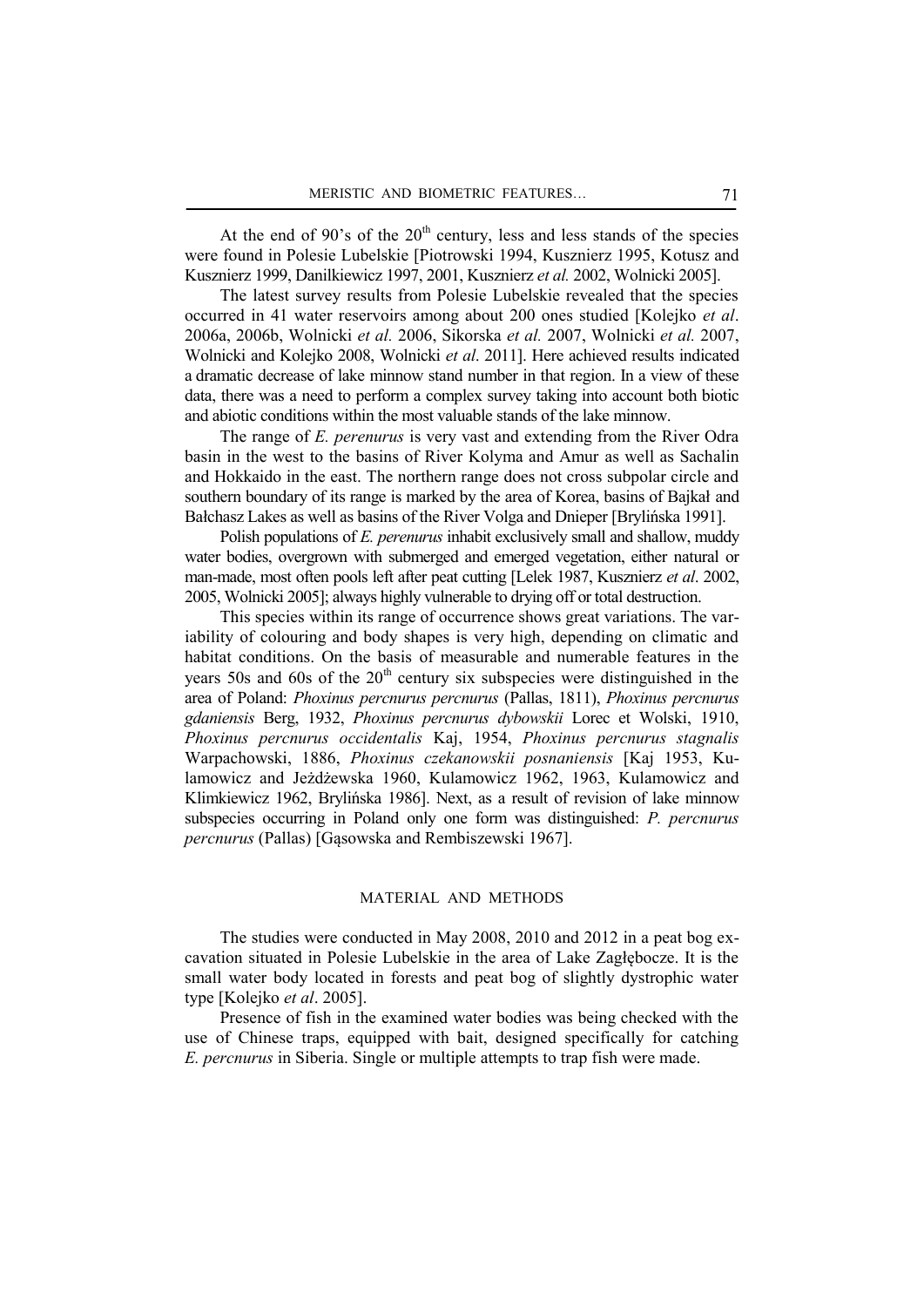The comparative analysis encompassed 50 individuals of *E. percnurus*. 24 measurements of biometric and 5 meristic features were made. The measurements of biometric features were under the binocular with the use of a slide calliper with accuracy to 0.1 mm. Moreover, every individual was weighted with accuracy to 0.01 g. Among measurements characterizing meristic features the following ones were given: the number of hard and soft rays in fins, the number of scales on lateral line and the number of rows of scales above and under that line. Condition index was calculated according to formula of Fulton.

#### RESULTS

Investigated water body was shallow – maximum depth 1.5 m. Water reaction was slightly acidic with low conductivity of water (Tab. 1).

|                                       | Years/season |      |       |     |       |      |      |  |
|---------------------------------------|--------------|------|-------|-----|-------|------|------|--|
| Parameters                            | 2008         |      | 2010  |     | 2012  |      |      |  |
|                                       | $S-S$        | s-a  | $S-S$ | s-a | $S-S$ | s-a  | Mean |  |
| Max. depth., m                        | 1.5          |      |       |     |       |      |      |  |
| <b>SD</b>                             | 1.5          | 1.3  | 1.5   | 1.2 | 1.5   | 1.5  | 1.42 |  |
| Temperature, <sup>o</sup> C           | 13.2         | 12.1 | 11.6  | 13  | 15.1  | 14.9 | 13.3 |  |
| pH                                    | 5.8          | 6.3  | 7.1   | 6.9 | 6.7   | 6.5  | 6.3  |  |
| Dissolved oxygen, mg $dm3$            | 7.7          | 8.2  | 8.1   | 7.8 | 7.1   | 7.1  | 7.67 |  |
| Conductivity, $\mu$ S cm <sup>1</sup> | 78           | 101  | 84    | 87  | 95    | 75   | 86.7 |  |

Table 1. Selected physical and chemical features

s-s – spring–summer

s-a – summer–autumn

Average total length of *E. percnurus* was 29.1 mm, range from 28.1 mm to 69.2 mm. However, the average body length was 55.1 mm, with the average weight of 2.8 g. Condition index for the studied populations was relatively high and its average value was 1.8. The values of remaining measurable features, relative and true ones, were given in the table (Tab. 2).

When characterizing meristic features of the population of *E. percnurus* the occurrence of hard rays should be emphasized. Most of the examined individuals had 2 or 3 hard rays in dorsal (D) and anal (A) fins, and for one ray in abdominal (V) and pectoral (P) fins. Most of the studied fish had from 10 to 14 soft rays in pectoral fin, in the remaining fins – from 6 to 7 soft rays.

The number of scales in lateral line ranging from 70 to 80, above lateral line 16 to 20 rows of scales were found, below it – from 10 to 11 rows.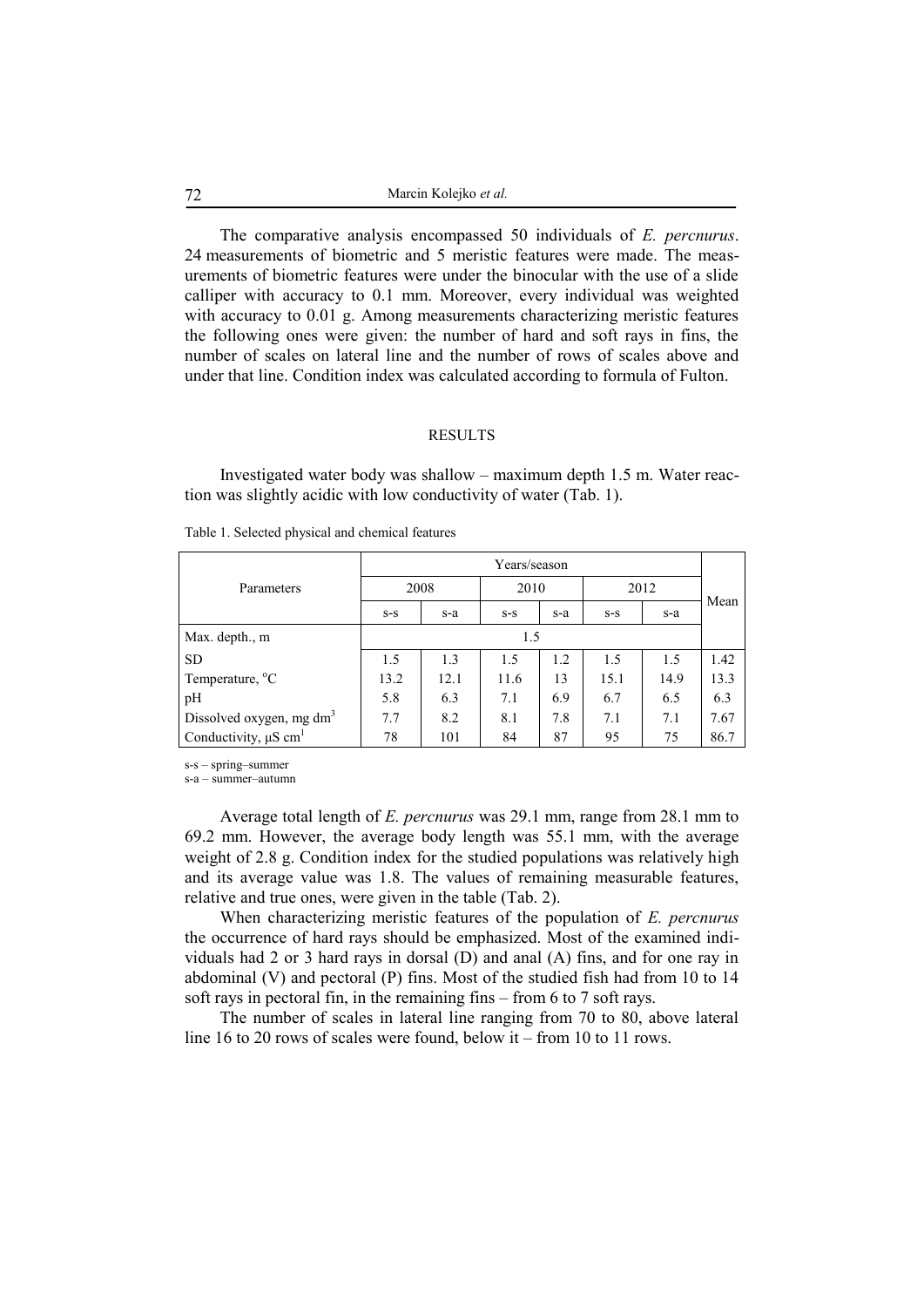| Name of measurement                                | True values, mm |               |           | Relative values,<br>% longitudo corporis |                          |                   |
|----------------------------------------------------|-----------------|---------------|-----------|------------------------------------------|--------------------------|-------------------|
|                                                    | min-max         | $\mathcal{X}$ | <b>SD</b> | $min-max$                                | $\mathcal{X}$            | <b>SD</b>         |
| Headlength<br>(Longitudo capitis lateralis)        | $10.1 - 24.2$   | 11.1          | 0.42      | $19.1 - 45.3$                            | 22.2                     | 0.81              |
| Snout length<br>(Spatium praeorbitale)             | $2.0 - 5.2$     | 3             | 0.22      | $4.1 - 6.62$                             | 5.51                     | 3.14              |
| Eye diameter<br>(Diaemeter oculi)                  | $2.5 - 4.7$     | 3.3           | 0.19      | $6.19 - 7.09$                            | 5.88                     | 2.11              |
| Postorbital length<br>(Spatium postorbitale)       | $4.9 - 10.1$    | 7.21          | 0.23      | $10.6 - 34.6$                            | 13.6                     | 5.35              |
| Head hight (Altitudo capitalis)                    | $4.2 - 8.7$     | 5.53          | 0.32      | $9.9 - 34.3$                             | 10.6                     | 6.24              |
| Head width (Latitudo capitis)                      | $4.1 - 8.2$     | 5.91          | 0.39      | $10.5 - 13.2$                            | 12.3                     | 2.98              |
| Total length (Longitudo totalis)                   | $28.1 - 69.2$   | 32.4          | 2.9       | $95.8 - 100.6$                           | 100                      | $2.\overline{3}$  |
| Tail length (Longitudo caudalis)                   | $31.6 - 71.1$   | 60.1          | 2.9       | $102.6 - 99.5$                           | 103                      | $\overline{2.1}$  |
| Body length<br>(Longitudo corporis)                | $42.2 - 64.1$   | 55.1          | 2.7       |                                          | $\overline{\phantom{m}}$ | $\qquad \qquad -$ |
| Predorsal length<br>(Longitudo praedosale)         | $24.1 - 40.1$   | 30.2          | 1.22      | 54.6-61.3                                | 56.4                     | 3.23              |
| Postdorsal length<br>(Longituda postdorsalis)      | $11.9 - 23.0$   | 16.1          | 0.99      | $26.9 - 33.2$                            | 28.6                     | 2.56              |
| Maximum body hight<br>(Altitudo corporis maxima)   | $7.8 - 16.2$    | 10.2          | 0.6       | $22.8 - 56.7$                            | 20.7                     | 4.1               |
| Minimum body hight<br>(Altitudo corporis minima)   | $3.9 - 6.1$     | 4.11          | 0.31      | $10.7 - 11.3$                            | 9.89                     | 3.11              |
| Maximum width<br>(Latitudo corporis maxima)        | $3.1 - 10.2$    | 7.8           | 0.34      | $10.5 - 56.2$                            | 14.6                     | 8.12              |
| Minimum width<br>(Latitudo corporis minima)        | $2.1 - 6.6$     | 3.5           | 0.32      | $6.6 - 9.9$                              | 7.1                      | 12.8              |
| Preanal length<br>(Longitudo praeanalis)           | $2.4 - 5.3$     | 3.2           | 1.1       | $6.6 - 7.8$                              | 5.9                      | 3.72              |
| Caudal trunk length<br>(Longitudo pedunculi)       | $6.5 - 11.1$    | 6.3           | 0.61      | $14.6 - 17.0$                            | 11.1                     | 7.23              |
| Caudal fin length<br>(Longitudo pinnae caudalis C) | $2.9 - 5.9$     | 3.2           | 0.82      | $8.2 - 11.3$                             | 7.4                      | 7.3               |
| Pectoral fin length<br>(Longitudo pinnae P)        | 3.289.2         | 6.1           | 0.54      | $9.1 - 23.2$                             | 10.1                     | 9.34              |
| Abdominal fin length<br>(Longitudo pinnae V)       | $3.5 - 7.6$     | 4.2           | 0.41      | $8.3 - 01.7$                             | 8.1                      | 12.1              |
| Dorsal fin hight (Altitudo D)                      | 348-10.9        | 8.34          | 0.47      | $12.5 - 17.3$                            | 13.2                     | 10.2              |
| Anal fin hight (Altitudo A)                        | $3.2 - 7.1$     | 5.1           | 0.32      | $10.1 - 11.7$                            | 10.4                     | 3.45              |
| Distance $P - V$ ( <i>Distantia</i> $P - V$ )      | $9.1 - 21.3$    | 14.1          | 0.67      | 25.1280.4                                | 27.5                     | 8.12              |
| Distance $V - A$ ( <i>Distantia</i> $V - A$ )      | $4.8 - 12.1$    | 9.9           | 0.71      | $15.3 - 17.5$                            | 18.1                     | 6.45              |

Table. 2. Biometric date for lake minnow from small peat excavation in region Zagłębocze lake

*x –* average, SD – standard deviation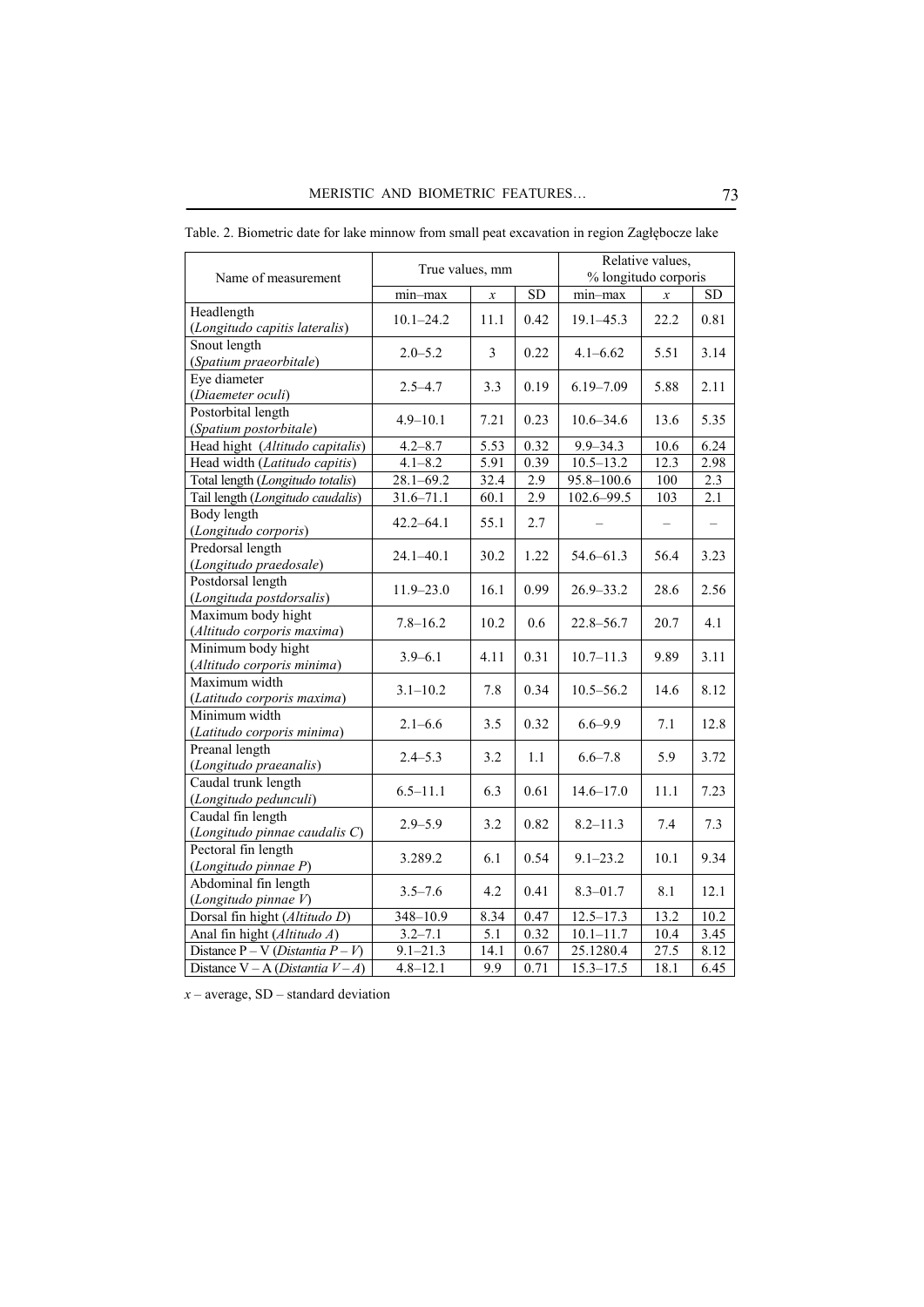#### **CONCLUSIONS**

The obtained results confirm that *E. percnurus* in wide range of its occurrence (Asia, Europe) shows great variations [Berg 1949, Kaj 1953, Kulamowicz and Jeżdżewska 1960, Kulamowicz 1962, 1963, Kulamowicz and Klimkiewicz 1962]. The comparison of biometric and meristic features of lake minnow of a peat bog excavation in the area of Jelino with the reference to populations occurring in other regions of Poland also confirm the tendency for the species variation [Kulamowicz 1963, Gąsowska and Rembiszewski 1967]. Such tendency was not observed in the area of Polesie Lubelskie. The population inhabiting the studied peat bog excavation in the area of Zagłębocze Lake was slightly different form populations occurring in peat bog excavations in the basins of the River Tyśmienica and Świnka [Kulamowicz 1962, Danilkiewicz 1968] due to the similarity of habitat conditions.

High variability of *E. percnurus* in wide range of its occurrence is probably associated with high diversity of the habitats it occurs.

#### **REFERENCES**

- Berg L.S., 1949. Ryby presnych vod SSSR i sopredelnych stran, 2, izd. 4. Moskva–Leningrad, Zool. Inst. AN SSSR.
- Brylińska M. (red.), 1986. Ryby słodkowodne Polski. Wyd. Nauk. PWN, Warszawa, 521 pp.
- Brylińska M. (red.), 1991. Ryby Słodkowodne Polski. Wyd. Nauk. PWN, Warszawa, 200–204.
- Danilkiewicz Z., 1968. Strzebla błotna *Phoxinus percnurus* (Pallas, 1811) on Łęczyńsko-Włodawskie Lakeland (in Polish). Annales UMCS, C, 23, 301–320.
- Danilkiewicz Z., 1997. Minogi oraz ryby rzeki Bug i jej dopływów. Arch. Ryb. Pol. 5, Supl. 2, 5–82.
- Danilkiewicz Z., 2001. Regionalna ochrona gatunkowa ryb, stan zagrożenia, kierunki ochrony. Rocz. Nauk. PZW14, 157–172.
- Gąsowska M., Rembiszewski J.M., 1967. The revision of the subspecies of the swamp-minnow *Phoxinus percnurus* (Pallas) in Poland. Ann. Zool. 24, 305–341.
- Kaj J., 1953. Distribution and breed variability fish from the species *Phoxinus percnurus* Pall. in Poland. Pol. Arch. Hydrobiol. 1, 49–78.
- Kolejko M., Wolnicki J., Radwan S., 2005. Preliminary studies on the occurrence of swampminnow *Eupallasella perenurus* (Pallas, 1814) in the aquatic ecosystems of Polesie Lubelskie (Poland). Acta Agrophysica 1, 395–399.
- Kolejko M., Wolnicki J., Radwan S., 2006a. Preliminary studies on the occurrence of swampminnow *Eupallasella perenurus* (Pallas, 1814) in the aquatic ecosystems of Polesie Lubelskie (Poland). Acta Agrophisica 1, 395–399.
- Kolejko M., Wolnicki J., Sikorska J., Radwan S., Demetraki-Paleolog A., 2006b. Meristic and biometric features of lake minnow *Eupallasella perenurus* (Pallas, 1914) in a small peat excavation (Polesie Lubelskie Region). Teka Kom. Ochr. Kszt. Środ. Przyr. 3, 71–75.
- Kottelat M., 1997. European freshwater fishes. Biology, Bratislava, 52/Suppl., 5, 1–271.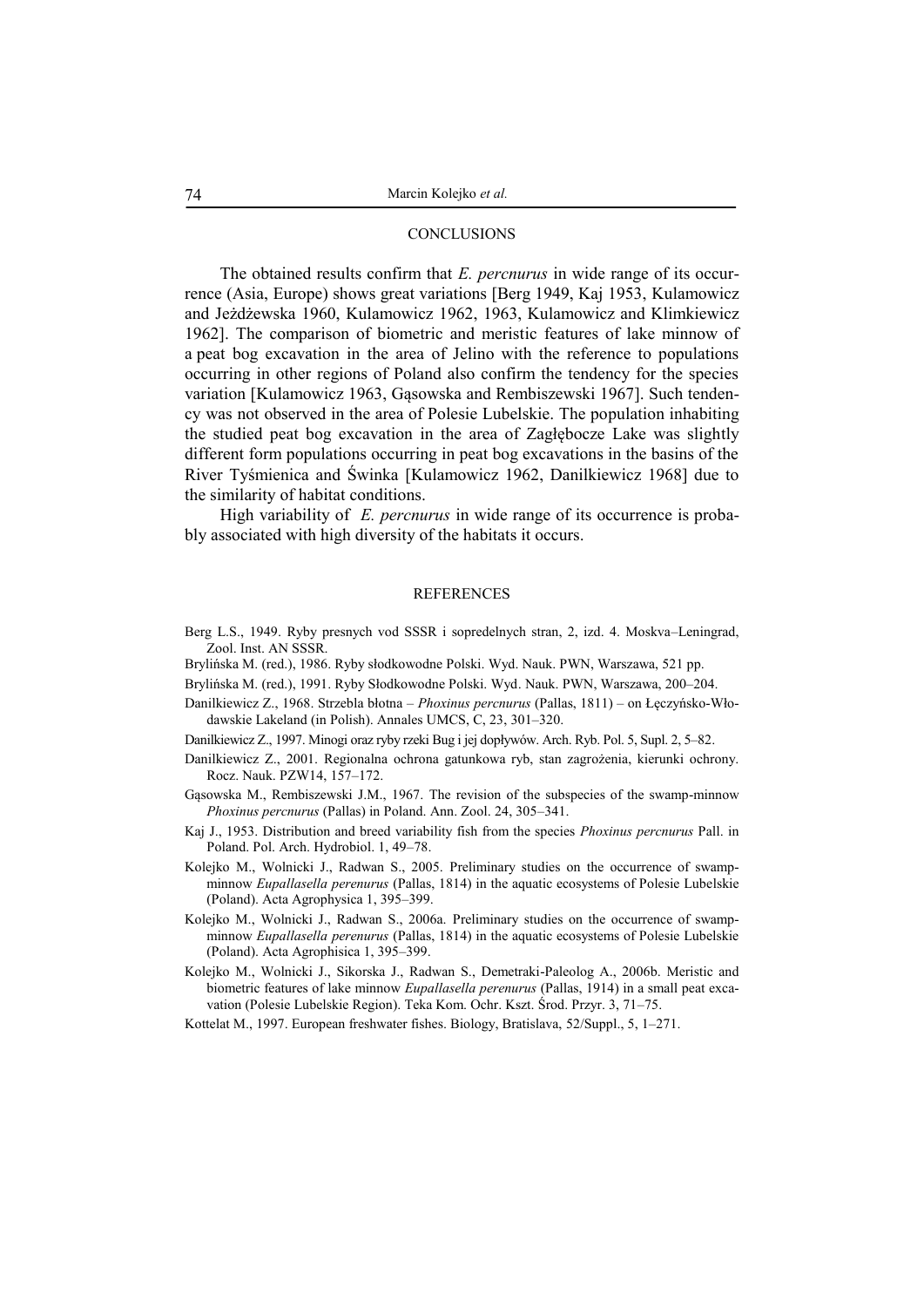- Kotusz J., Kusznierz J., 1999. Stan ichtiofauny w Tarasience i drobnych zbiornikach wodnych, w: Ekosystemy wodne i lądowe Sobiborskiego Parku Krajobrazowego i ich ochrona. W. Wojciechowska (red.). Wyd. KUL, Lublin, 87–91.
- Kulamowicz A., 1962. New stations of *Phoxinus percnurus* (Pall.) (Cyprynidae, Osteichthyes) in Poland (in Polish). Zesz. Nauk. Uniw. Łódz., Seria 2, 13, 129–136.
- Kulamowicz A., 1963. The reviews of materials concerning taxonomy and distribution of *Phoxinus*  (Gila) *percnurus* (Pallas, 1814), *Cyprynidae, Osteichthyes* in Poland. Zesz. Nauk. Uniw. Łódz., Seria 2, 15, 47–86.
- Kulamowicz A., Jeżdżewska K., 1960. The contribution to the knowledge on taxonomy and distribution of a swamp-minnow *Phoxinus percnurus* (Pall.) (*Cyprynidae)* in Poland. Zesz. Nauk. Uniw. Łódz., Seria 2, 7, 141–152.
- Kulamowicz A., Klimkiewicz W., 1962. *Phoxinus percnurus percnurus* (Pall.) 1811 (*Cyprynidae*, *Osteichthyes)*in the estuarial areas of the River Wisła. Zesz. Nauk. Uniw. Łódz., Seria 2, 12, 141–143.
- Kusznierz J., 1995. A preliminary estimate of the present state of the Polish populations of the swamp minnow *Moroco* (= *Phoxinus*) *percnurus* (Pallas, 1811), *Cyprinidae, Osteichthyes*) (in Polish). Acta Univ. Wratislav., 1744, Prace Zoologiczne 29, 59–69.
- Kusznierz J., 1996. Aktualny stan polskich populacji strzebli błotnej *Moroco* (=*Phoxinus*) *percnurus* (Pallas, 1811) i perspektywy jej ochrony. Zool. Pol., Suppl., 143–146.
- Kusznierz J., 2001: *Eupallasella percnurus* (Pallas, 1811). Lake (swamp) minnow (in Polish), in: Z. Głowaciński (ed.), Polish Red Data Book of Animals. Vertebrates. PWRiL, Warszawa, 301–303.
- Kusznierz J., Wolnicki J., Kamiński R., Myszkowski L., 2002. Lake minnow *Eupallasella perenurus* (Pallas, 1814) in Poland – history, threats and prospects of protection (in Polish). Kom. Ryb. 2, 11–13.
- Kusznierz J., Wolnicki J., Radtke G., 2005. A swamp-minnow *Eupallasella perenurus* (Pallas) status and perspectives of protection (in Polish). Chroń. Przyr. Ojcz. 61, 70–78
- Lelek A., 1987. Threatened Fishes of Europe, 9, 220–222.
- Piotrowski W., 1994. Strzebla przekopowa *Moroco* (=*Phoxinus*) *percnurus* w Poleskim Parku Narodowym. Chroń. Przyr. Ojcz. 5, 91–93.
- Sikorska J., Wolnicki J., Kamiński R., Kolejko M., 2007. Występowanie strzebli błotnej *Eupallasella perenurus* w ekosystemach wodnych województwa lubelskiego. Komun. Ryb. 1, 30–33.
- Witkowski A., 1992. Threats and protection of freshwater fishes in Poland. Neth. J. Zool. 2–3, 243–259.
- Witkowski A., Błachuta J., Kotusz J., Heese T., 1999. The red list of freshwater lampreys and fishes in Poland (in Polish). Chroń. Przyr. Ojcz. 55, 5–19.
- Wolnicki J., 2005. The lake minnow *Eupallasella perenurus* (Pallas, 1814) (in Polish), in: P. Adamski, R. Bartel, A. Bereszyński, A. Kepel, Z. Witkowski (eds), Animals species. Guide habitats and species. Warszawa, t. 6, 229–233.
- Wolnicki J., Kolejko M., 2008. Stan populacji strzebli błotnej w ekosystemach wodnych Polesia Lubelskiego i podstawy programu ochrony gatunku w wtym regionie kraju. Liber Duo, Lublin, 88 pp.
- Wolnicki J., Sikorska J., Kolejko M., 2011. Lake minnow, *Eupallasella percnurus* (Pall.), in Lubelskie Voivodeship in Poland – occurrence, threats, and protection. Arch. Pol. Fish. 19, 3, 201–208.
- Wolnicki J., Sikorska J., Kolejko M., Kamiński R., Radtke G., 2007. Newest discoveries of lake minnow *Eupallasella percnurus* (Pallas, 1814) stations in Poland. Teka Kom. Ochr. Kszt. Środ. Przyr. 4, 314–321.